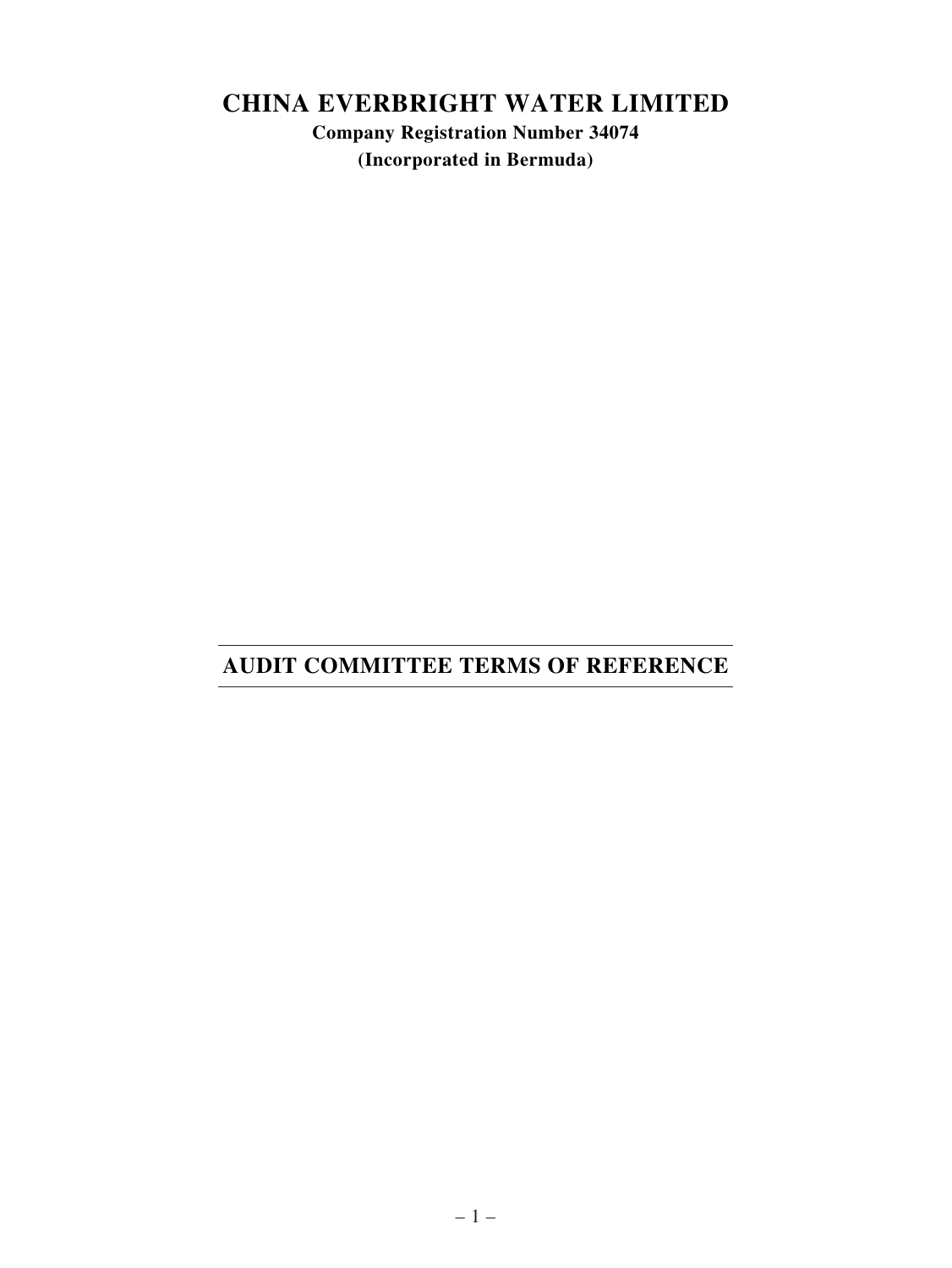# **1. INTRODUCTION**

- 1.1 The Code of Corporate Governance 2018 (the "**Code**") and the listing manual ("**Singapore Listing Manual**") of the Singapore Exchange Securities Trading Limited (the "**SGX-ST**") require companies listed on the SGX-ST to establish a audit committee (the "**AC**") which reports to the board of directors (the "**Board**", each individual director is herein referred to as the "**Director**") of China Everbright Water Limited (the "**Company**"), with written terms of reference which clearly set out the authority and duties of the AC.
- 1.2 The Corporate Governance Code at Appendix 14 of the Rules Governing the Listing of Securities (the "**HK Listing Rules**") on The Stock Exchange of Hong Kong Limited (the "**HKEx**") (the "**HK CGC**") recommends companies listed on the HKEx to set up a AC which reports to the Board.
- 1.3 The AC was established by the Board in accordance with the terms of reference approved by the Board.
- 1.4 The AC provides a basis for achieving and maintaining appropriate balance and independence in the relationship between the Company's management and the Company's internal and external auditors<sup>1</sup> in carrying out their work.

# **2. OBJECTIVES**

- 2.1 The main objective of the AC shall be to assist the Board in fulfilling its fiduciary responsibilities to the Company and each of its subsidiaries (collectively, the "**Group**") and to ensure that management has created and maintained an effective control environment in the Company, and that the management demonstrates and stimulates the necessary aspect of the internal controls structure among all parties. In addition to pursuing this goal, the AC shall:
	- (i) Oversee and appraise the quality of the audit of the Company's internal audit function and of its external auditors. Pursuant to the Singapore Listing Manual, the Company must establish and maintain on an ongoing basis, an effective internal audit function that is adequately resourced and independent of the activities it audits.

<sup>&</sup>lt;sup>1</sup> External auditor includes any entity that is under common control, ownership or management with the audit firm or any entity that a reasonable and informed third party knowing all relevant information would reasonably conclude to be part of the audit firm nationally or internationally.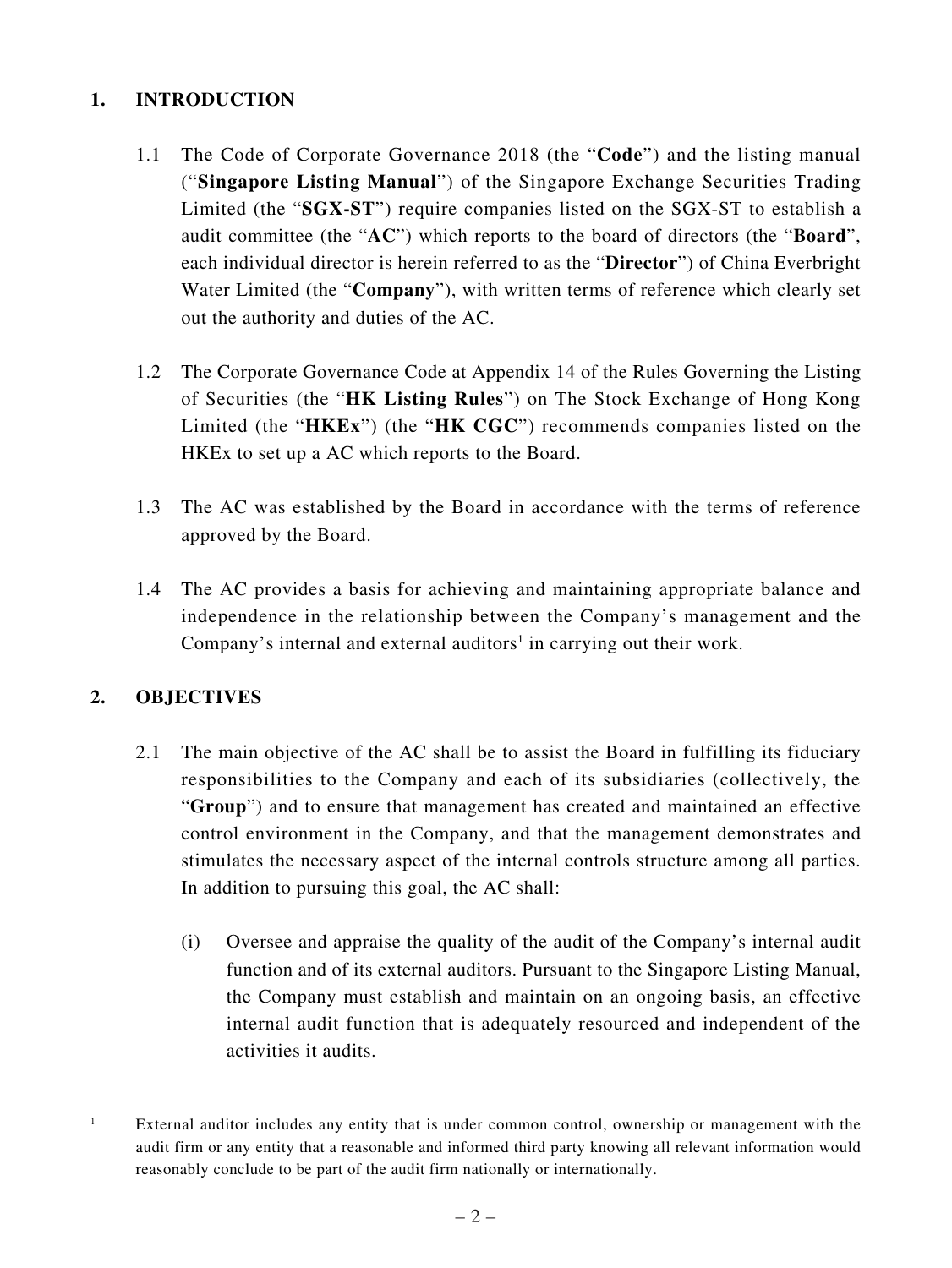- (ii) Serve as an independent and objective party to review the Company's financial information, including financial statements, annual reports and accounts, interim reports and if prepared for publication, quarterly reports, presented by management to shareholders, regulators and the general public.
- (iii) Examine the adequacy of the Company's administrative and operating controls, as well as internal accounting controls and evaluate adherence.
- (iv) Review and report annually to the Board on the adequacy and effectiveness of the Company's accounting policies, risk management, internal controls, information technology controls, financial reporting practices and business policies.
- (v) Monitor management's commitment to the establishment and maintenance of a robust and effective system of risk management and internal controls addressing financial, operational, compliance and information technology risks (including any arrangements for internal audit).
- 2.2 As a sub-committee of the Board, the AC provides a channel of communication between the Board, management, the internal auditors and the external auditor, on matters arising out of the internal and external audits.

# **3. DUTIES AND RESPONSIBILITIES**

The duty of the AC shall be:

3.1 To review the significant financial reporting issues and judgments and monitor integrity of the Company's financial statements and annual report and accounts, half-year report and, if prepared for publication, quarterly reports and any announcements relating to the company's financial performance.

In reviewing these reports before submission to the Board, the AC should focus particularly on:

- (i) any changes in accounting policies and practices;
- (ii) major judgmental areas;
- (iii) significant adjustments resulting from audit;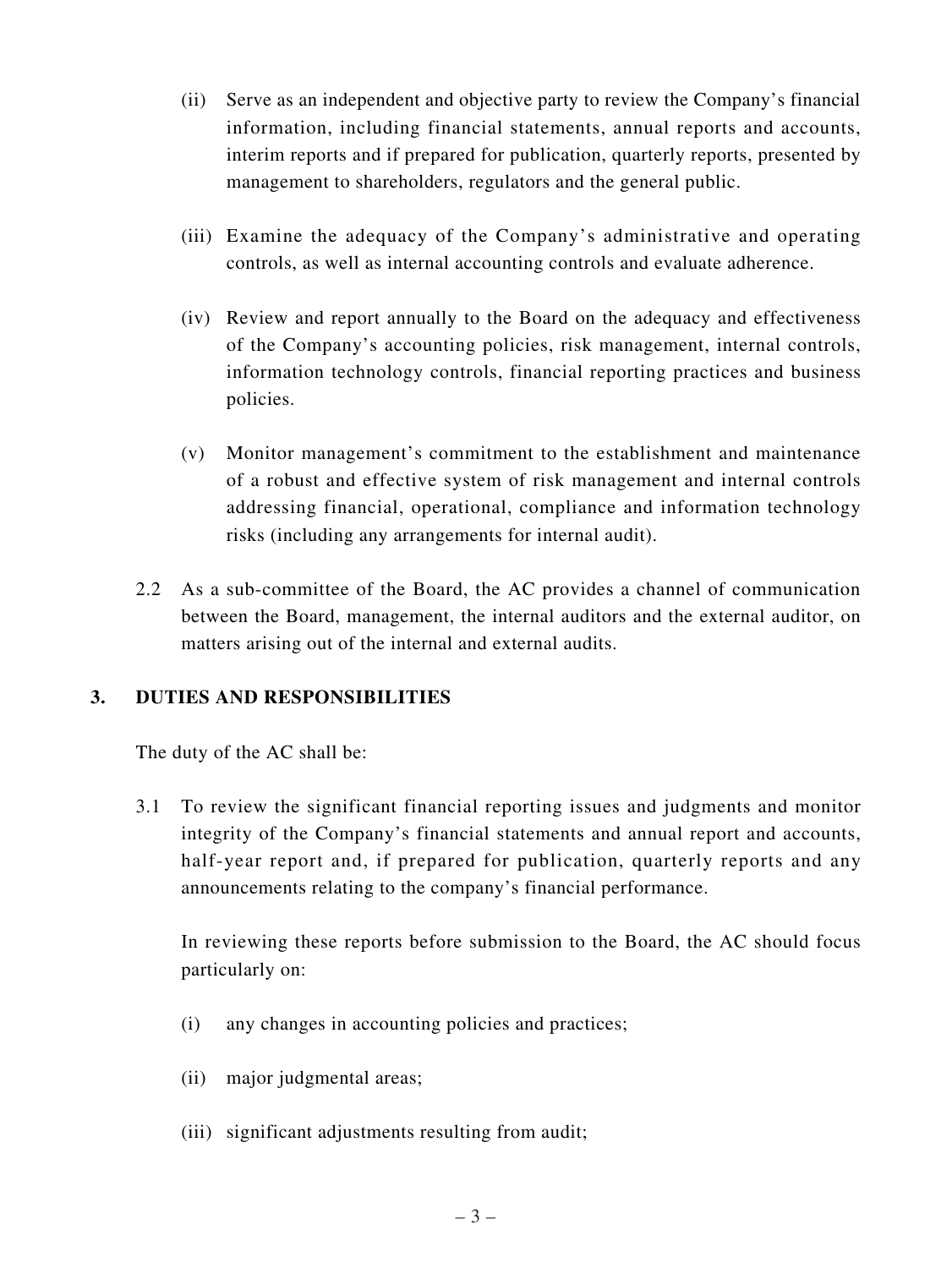- (iv) the going concern assumptions and any qualifications;
- (v) compliance with accounting standards; and
- (vi) compliance with the HK Listing Rules, the HK CGC, the Singapore Listing Manual and legal requirements in relation to financial reporting.

Regarding the above, (i) members of the AC should liaise with the Board and senior management and the AC must meet, at least twice a year, with the Company's auditors and (ii) the AC should consider any significant or unusual items that are, or may need to be, reflected in the report and accounts, it should give due consideration to any matters that have been raised by the Company's staff responsible for the accounting and financial reporting function, compliance officer or auditors.

- 3.2 To review the Group's key financial risk areas, with a view to providing an independent oversight on the Group's financial reporting, the outcome of such review to be disclosed in the annual reports or where the findings are material, immediately announced via SGXNet and the website of the HKEx, as applicable.
- 3.3 To be primarily responsible for making recommendation to the Board on the appointment, re-appointment and removal of the external auditor, and to approve the remuneration and terms of engagement of the external auditor, and any questions of its resignation or dismissal.

Where the Board disagrees with the AC's view on the selection, appointment, resignation or dismissal of the external auditor, the Company should include in the corporate governance report a statement from the AC explaining its recommendation and also the reason(s) why the Board has taken a different view.

3.4 To develop and implement policy on engaging an external auditor to supply nonaudit services, and report, identify and make recommendations to the Board on any matters where actions or improvement is needed. The AC should ensure the external auditor's provision of non-audit services does not impair its independence or objectivity.

When assessing the external auditor's independence or objectivity in relation to non-audit services, the AC may wish to consider:

(i) whether the skills and experience of the audit firm make it suitable supplier of non- audit services;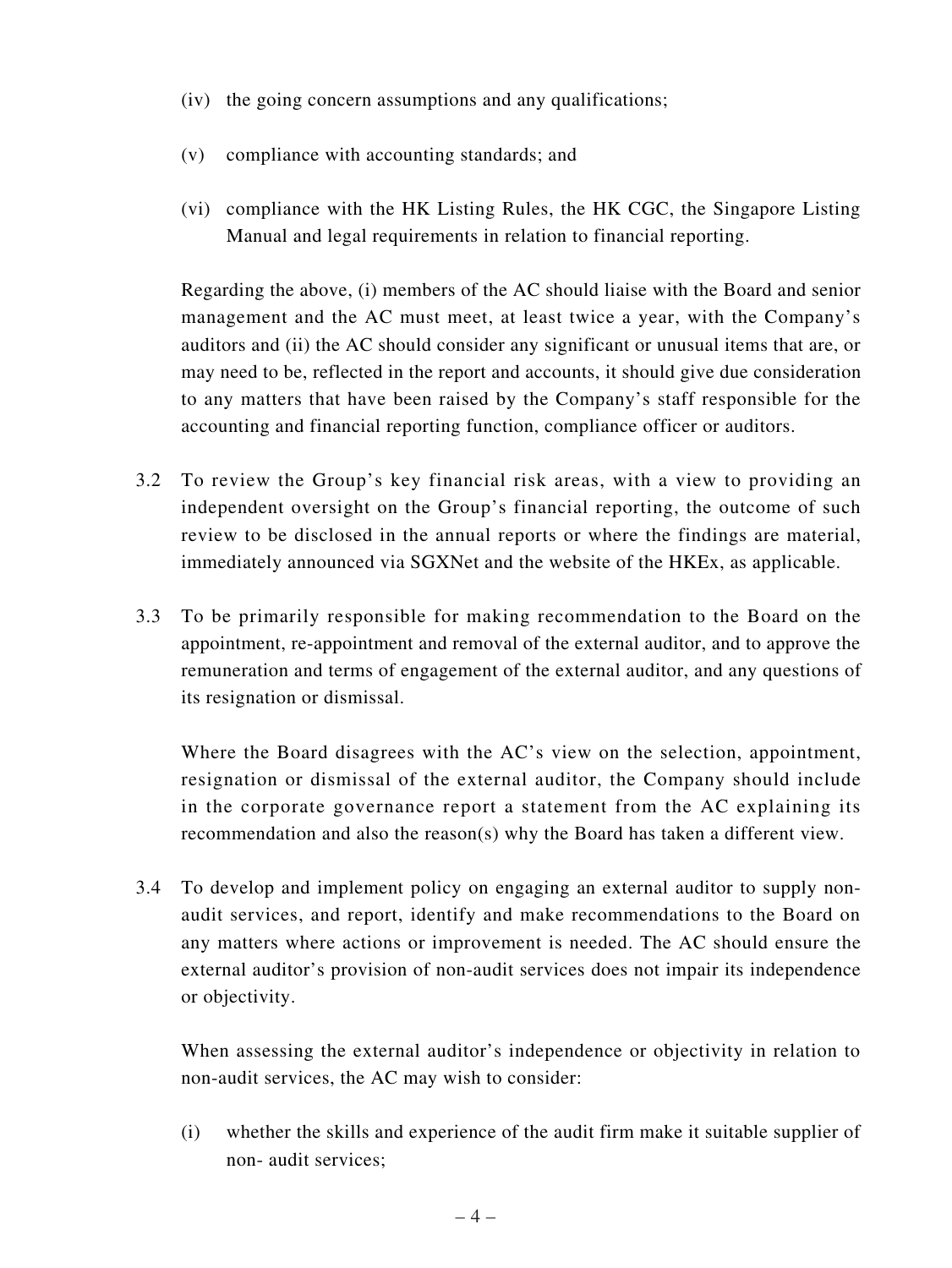- (ii) whether there are safeguards in place to ensure that there is no threat to the objectivity and independence of the audit because the external auditor provides non- audit services;
- (iii) the nature of the non-audit services, the related fee levels and fee levels individually and in total relative to the audit firm; and
- (iv) criteria for compensation of the individuals performing the audit.
- 3.5 To review with the external auditor the audit plan and their evaluation of the system of internal accounting controls and monitor management's response and actions to correct any noted deficiencies.
- 3.6 To approve the actual internal audit plan and recommend the annual external auditor's budget.
- 3.7 To ensure co-ordination between the internal and external auditor and to ensure the internal audit function is adequately resourced and has appropriate standing within the Company. The internal audit function could be (i) undertaken by an in-house unit, (ii) outsourced to a reputable accounting or auditing firm or (iii) undertaken by the internal audit staff of the Company's major shareholder, holding company, parent company or controlling enterprise.
- 3.8 The AC should, at least annually, review and monitor the adequacy and effectiveness of the internal audit function, including determination whether the internal auditor has direct and unrestricted access to the chairman of the Board (the "**Chairman**") and AC, and is able to meet separately to discuss matters/concerns.
- 3.9 To review with the internal auditors, the scope and results of the internal audit and monitor management's response to their findings to ensure that appropriate followup measures are taken.
- 3.10 To review and report to the Board at least annually on the adequacy and effectiveness of the Company's internal controls, including financial, operational, compliance and information technology controls and risk management systems (such review can be carried out internally or with the assistance of any competent third parties), which shall cover the adequacy of resources, staff qualifications and experience, training programmes and budget of the Group's accounting and financial reporting function.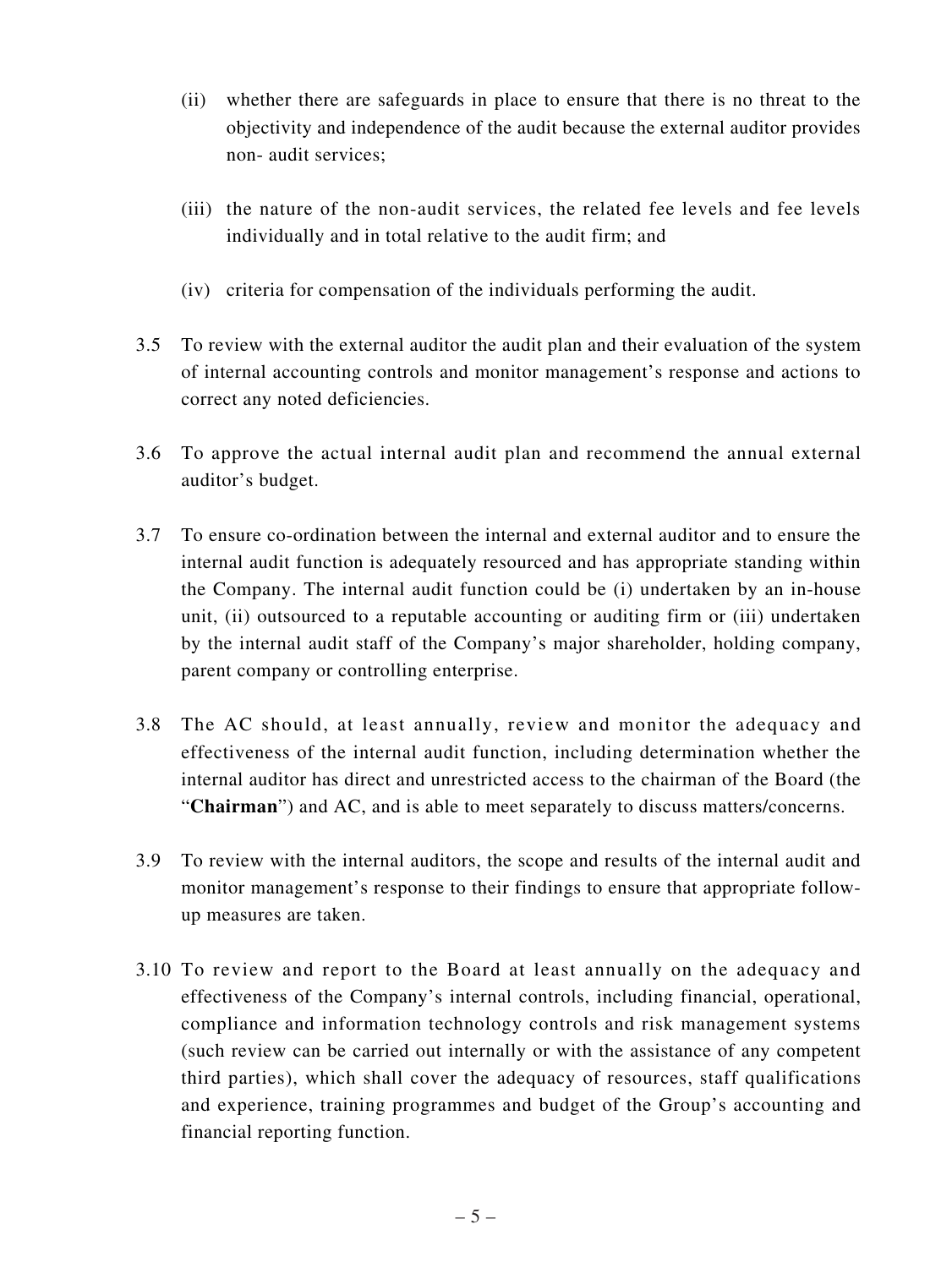- 3.11 To consider major investigation findings on risk management and internal control matters as delegated by the Board or on its own initiative and management's response to these findings.
- 3.12 To review the Group's financial and accounting policies and practices, and keep abreast of changes in accounting standards and issues which have a direct impact on financial statements.
- 3.13 To review the external auditor's management letter, any material queries raised by the auditor to management about accounting records, financial accounts or systems of control and management's response, and to ensure that the Board will provide a timely response to the issues raised in the external auditor's management letter.
- 3.14 To evaluate the effectiveness of both the internal and external audit function and efforts through regular meetings.
- 3.15 To determine that no unwarranted management restrictions are being placed upon either the internal or external auditor.
- 3.16 To report to the Board summarizing all the work performed by the AC in carrying out its functions.
- 3.17 To review and approve interested person transactions and connected transactions, and review procedures thereof.
- 3.18 Have explicit authority to investigate any matter within its Terms of Reference, full access to and co-operation by management and full discretion to invite any Director or executive officer to attend its meetings, and reasonable resources to enable it to discharge its functions properly.
- 3.19 To review the policy and arrangement by which employees of the Company and any other persons may, in confidence, raise concerns about possible improprieties in matters of financial reporting or other matters. The AC shall ensure that proper arrangements are in place for such concerns to be raised and independently investigated, and for appropriate follow-up action to be taken.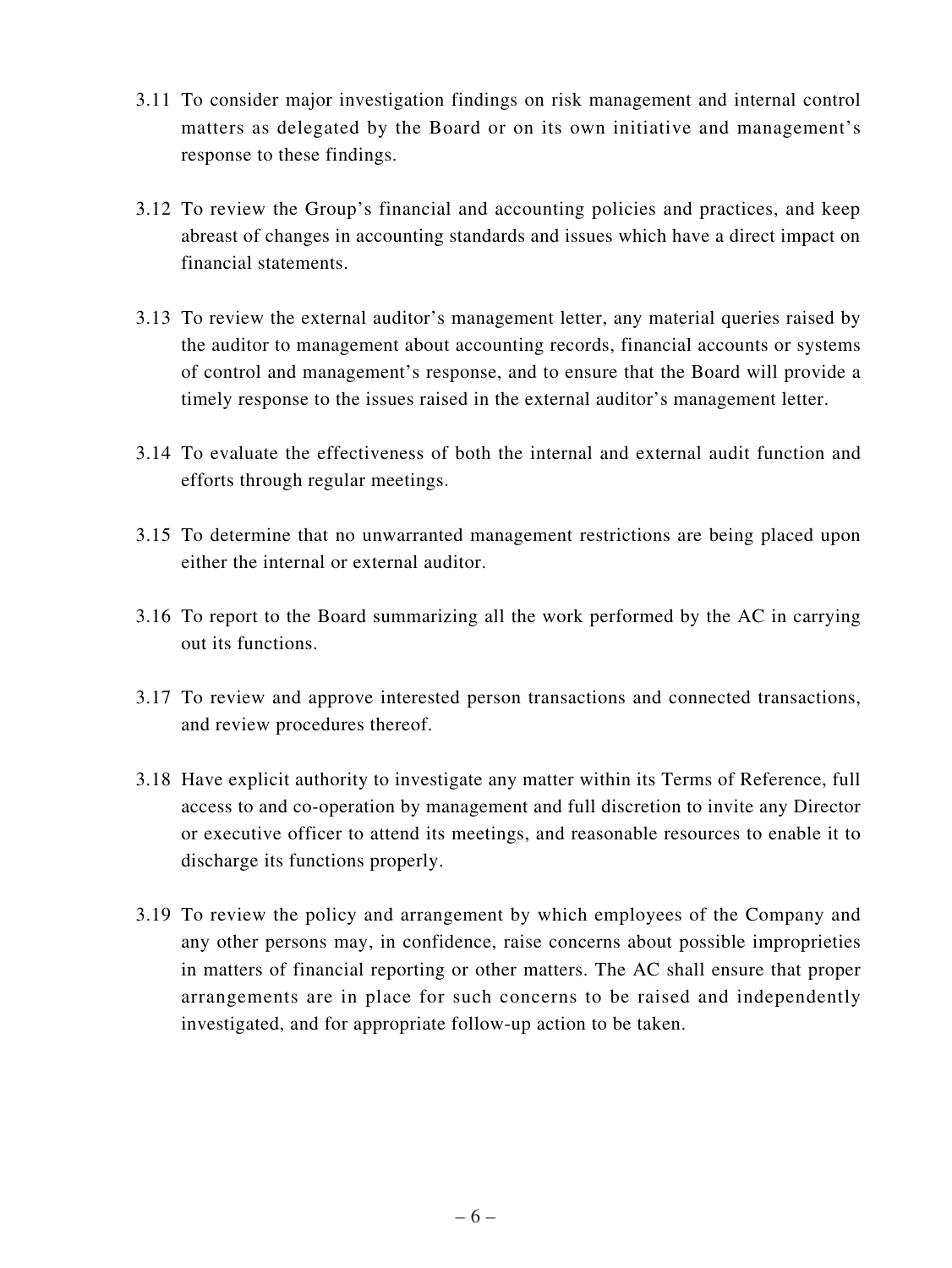- 3.20 Where the AC deems necessary or as delegated by the Board, to commission and review the findings of internal investigation into matters where there is any suspected fraud or irregularity or failure of internal controls or suspected fraud or irregularity or failure of internal controls or suspected infringement of any relevant laws, rules and regulations which has or likely to have a material impact on the Company's or the Group's operating results and/or financial position, and management's response, and to consider the management's response to these findings.
- 3.21 To review and monitor the independence and objectivity of the external auditor and the effectiveness of the audit process in accordance with applicable standards. The AC should discuss with the auditor the nature and scope of the audit and reporting obligations before the audit commences.

The AC shall disclose the aggregate amount of fees paid to the external auditor for that financial year and a breakdown of the fees paid in total for audit and non-audit services respectively, or an appropriate negative statement, in the Company's annual report. Where the auditors also supply a substantial volume of non-audit services to the Company, the AC shall keep the nature and extent of such services under review, seeking to balance the maintenance of objectivity and value for money.

- 3.22 To review co-operation given by the management to the external auditors and the internal auditors and to act as the key representative body for overseeing the Company's relations with the external auditor.
- 3.23 To undertake such other reviews and projects as may be requested by the Board and report to the Board its findings from time to time on matters arising and requiring the attention of the AC and matters in the HK CGC.
- 3.24 To ensure that the internal auditor's primary line of reporting should be to the chairman of the AC (the "**AC Chairman**") although the internal auditor would also report administratively to the chief executive officer of the Company.
- 3.25 To review and approve the appointment, and evaluation of the head of the internal audit function, or the accounting/auditing firm or corporation to which the internal audit function is outsourced.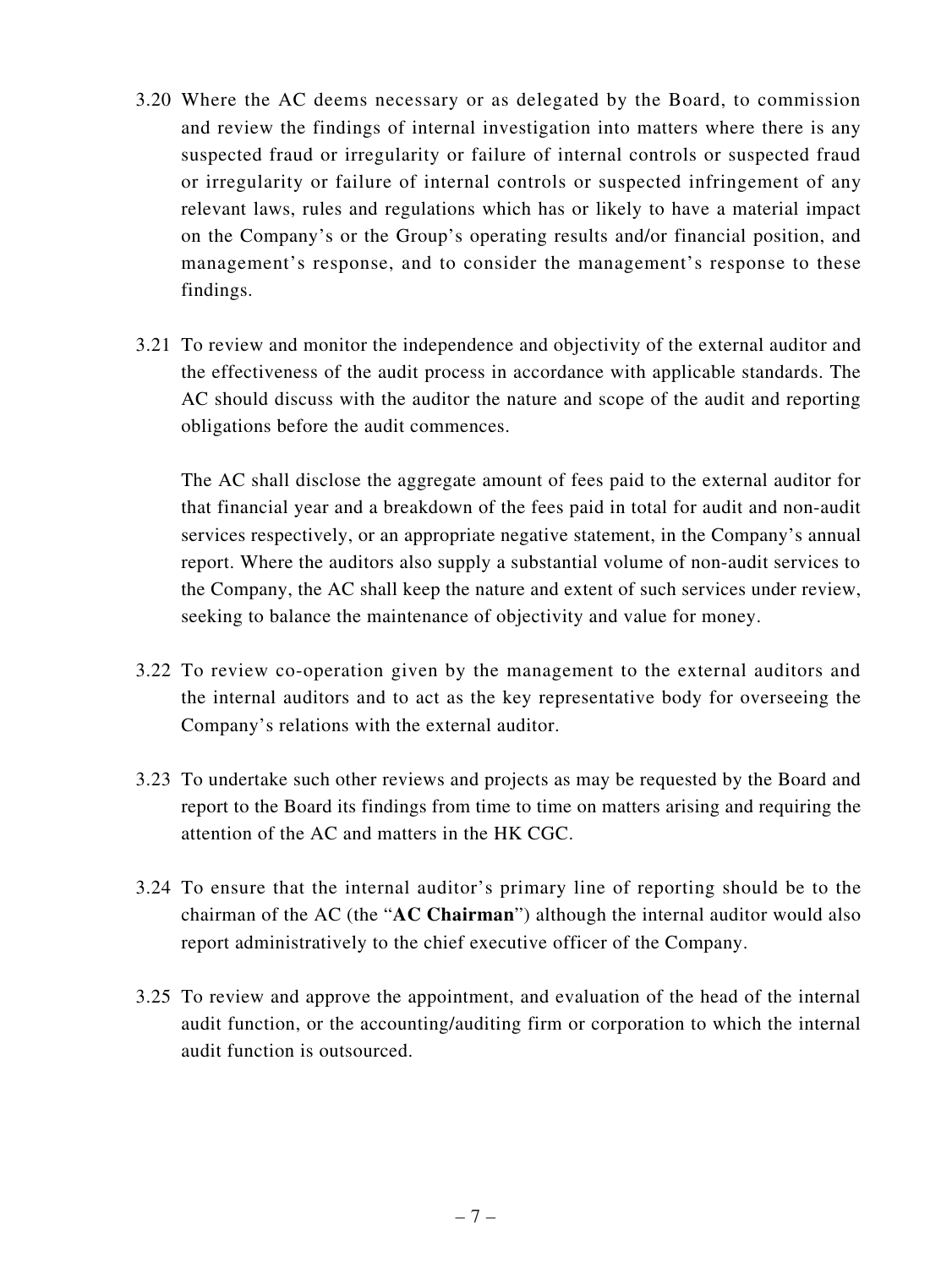- 3.26 To review potential conflicts of interest, if any, including reviewing and considering transactions in which there may be potential conflicts of interests between the major shareholder, controlling shareholder (as defined under the HK Listing Rules), interested/connected persons (as defined under the HK Listing Rules) and recommend whether those who are in a position of conflict should abstain from participating in any discussions or deliberations of the Board or voting on resolutions of the Board in relation to such transactions as well as to ensure that proper measures to mitigate such conflicts of interest have been put in place.
- 3.27 To review the rectification measures and internal control measures relating to regulatory issues involving the Company's licences/permits/certificates etc.
- 3.28 To review the investments in our customers, suppliers and competitors made by the Directors, controlling shareholders of the Company and their respective associates who are involved in management of the Company or have shareholding interests in similar or related business of the Company and make assessments on whether there are any potential conflicts of interests and ensuring that proper measures to mitigate such conflicts of interests have been put in place.
- 3.29 To monitor the implementation of outstanding internal control recommendations and/or observations highlighted by the external auditor in the course of their audit of the statutory financial statements.
- 3.30 To establish a whistlebowling policy and system for employees and those who deal with the Company (eg. customers and suppliers) to raise concerns, in confidence, with the AC about possible improprieties in any matter related to the Company, and to review whistle- blowing investigations within the Company and ensuring appropriate follow-up action, if required.
- 3.31 To review and oversee the implementation of the measures in respect of the legal representatives of the subsidiaries incorporated in People's Republic of China.
- 3.32 To undertake such other functions and duties as may be required by the relevant statutes or the Singapore Listing Manual or HK Listing Rules or HK CGC, and by such amendments made thereto from time to time.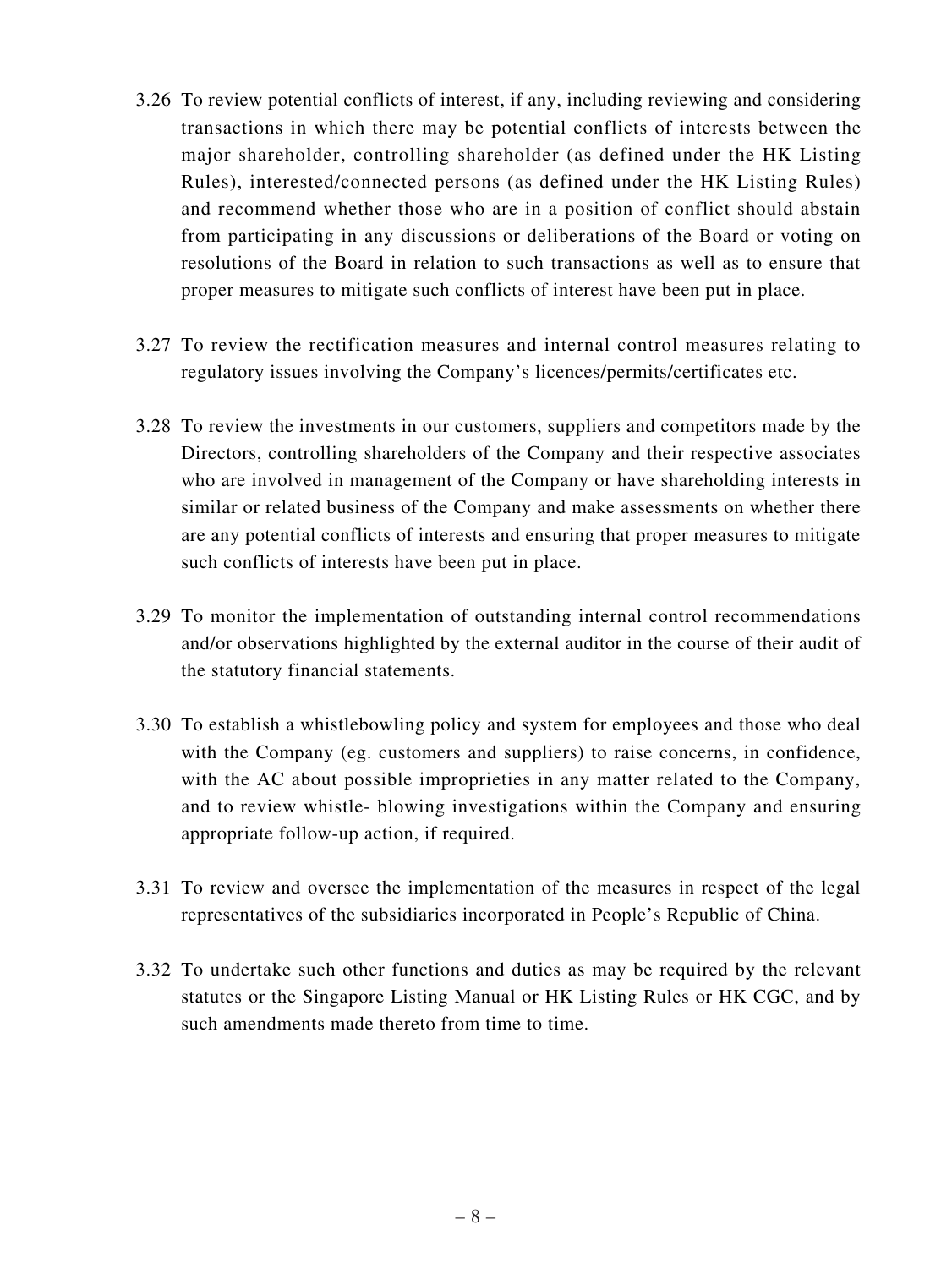- 3.33 The AC will meet with the external auditor and/or internal auditors separately at least once a year without the presence of the management to review the management's level of cooperation and other matters that warrants the AC's attention.
- 3.34 To review, monitor and assess independence of the external auditor annually. Steps to consider include:
	- (i) Seek reassurance that the auditors and their staff have no family, financial, employment, investment, or business relation with the Group (other than in the normal course of business).
	- (ii) Obtain from the audit firm annually, information about policies and processes for maintaining independence and monitoring compliance with relevant requirements, including those for rotation of audit partners and staff; and
	- (iii) Meet with the auditor, at least annually, in the absence of management, to discuss matters relating to its audit fees, any issues arising from the audit and any other matters the auditor may wish to raise.
	- (iv) Agree with the Board the Company's policies on hiring employees or former employees of the external auditor and monitoring the application of these policies. The AC should then be in a position to consider whether there has been or appears to be any impairment of the auditor's judgment or independence for the audit.
- 3.35 In order to facilitate the AC to discharge its responsibilities, the management of the Company shall assist and provide the AC with access to the information relating to the Company.
- 3.36 In the event that a member of the AC has interest in any matter being considered by the AC, he will abstain from reviewing and deliberating on that particular transaction or voting on that particular resolution.
- 3.37 To conduct an annual assessment of its performance against its Terms of Reference duties and responsibilities and provide a report of the findings to the Board.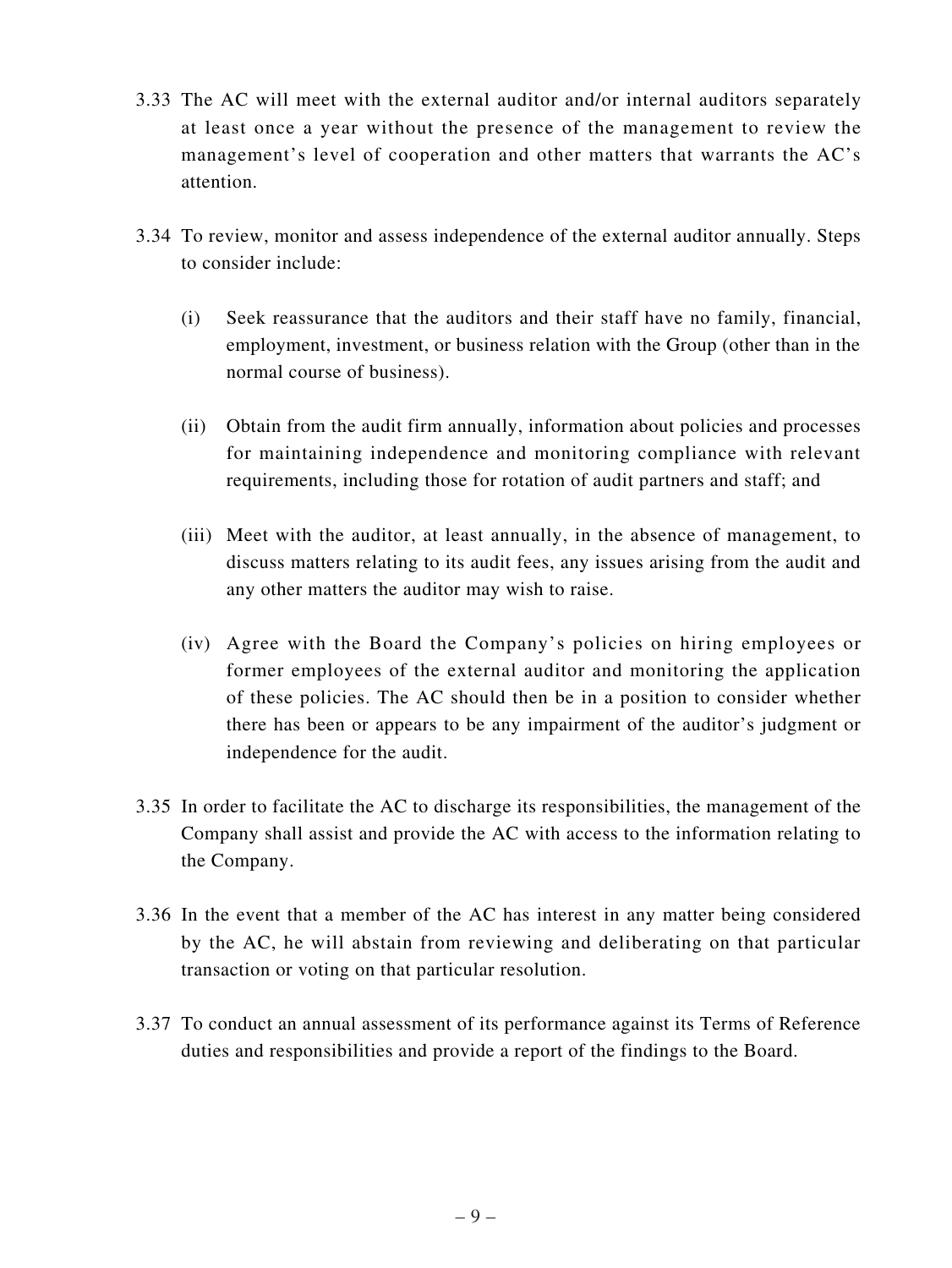### **4. APPOINTMENT**

- 4.1 The Board shall annually confirm the membership of the AC which shall comprise at least three (3) members, of whom:
	- (i) all members should be non-executive Directors and majority of whom, including the AC Chairman, should be independent non-executive Director;
	- (ii) the majority should not be a spouse, parent, brother, sister, son or adopted son or daughter or adopted daughter of an executive Director of the Company or of any related corporation;
	- (iii) the majority should not be any person having a relationship which, in the opinion of the Board would interfere in the exercise of his independent judgment in carrying out the functions of the AC; and
	- (iv) at least one (1) member shall have appropriate professional qualifications or accounting or related financial management expertise or experience as required under rule  $3.10(2)$  of the HK Listing Rules.<sup>2</sup>
- 4.2 The AC Chairman, who shall be elected by its members, shall be an independent non- executive Director.
- 4.3 The AC should be appropriately qualified to discharge their responsibilities and to take measures to keep abreast of changes in accounting standards and issues which have direct impact on financial statements. Collectively, the AC should have broad business experience, knowledge of the operations, finance and auditing procedures of the Company and its subsidiaries as well as commitment and available time. At least two (2) members of the AC, including the AC Chairman, shall have accounting or related financial management expertise or experience, as the Board interprets such qualification in its business judgment.
- <sup>2</sup> With regard to "appropriate accounting or related financial management expertise", the HKEx would expect the person to have, through experience as a public accountant or auditor or as a chief financial officer, controller or principal accounting officer of a public company or through performance of similar functions, experiences with internal controls and in preparing or auditing comparable financial statements or experience reviewing or analyzing audited financial statements of public companies. It is the responsibility of the Board to determine on a case-by-case basis whether the candidate is suitable for the position. In making its decision, the Board must evaluate the totality of the individual's education and experience.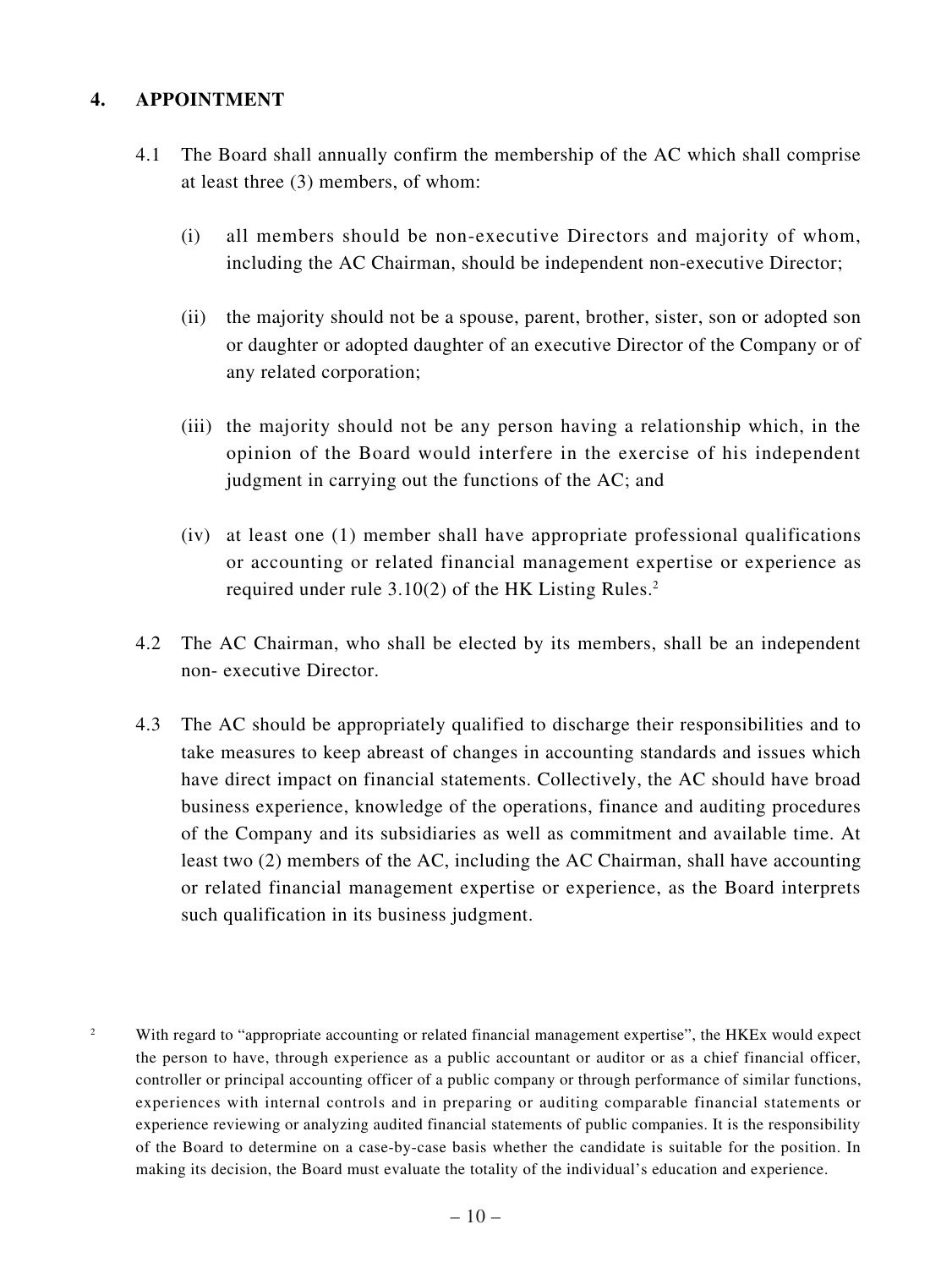- 4.4 The Board shall consider whether a Director is independent in accordance with the provisions of the HK Listing Rules and the Code. In the event of differences between the HK Listing Rules and the Code, the Board shall comply with the more onerous rule and/or requirement.
- 4.5 On appointment, and thereafter, every member of the AC shall submit an annual confirmation as to his independence. Such confirmations shall be submitted to the Board within two (2) months after the close the financial year of the Company.
- 4.6 A member of the AC shall notify the AC immediately, of any change in circumstances that may result in him not being able to meet the criteria for independence. The Board may, after considering the change in circumstances, require the resignation of the member of the AC.
- 4.7 If a member of the AC for any reason ceases to be a member of the AC with the result that the number of members of the AC is reduced to below three (3), the Board shall, within three (3) months of that event, appoint such number of new members of the AC having such qualifications to meet the statutory requirements.
- 4.8 A former partner or director of the Company's existing auditing firm or auditing corporation should be prohibited from acting as a member of the AC for a period of two (2) years from the date of the person ceasing (a) to be a partner of the auditing firm or director of the auditing corporation; and (b) to have any financial interest in the auditing firm or auditing corporation, whichever is later.
- 4.9 A member of the AC who wishes to retire or resign from the AC shall notify the Board in writing, giving at least one (1) month's notice.
- 4.10 The office of a member of the AC shall become vacant upon the member's resignation/retirement/removal or disqualification as a Director of the Company.
- 4.11 New members of the AC shall receive an induction covering the AC's Terms of Reference, and be provided with an overview of the Company's internal control organization and risk management systems.
- 4.12 The appointment of the members of the AC may be revoked, or additional members may be appointed to the AC by separate resolutions passed by the Board and by the AC, subject to and/or taking into consideration the recommendations from the nominating committee of the Company.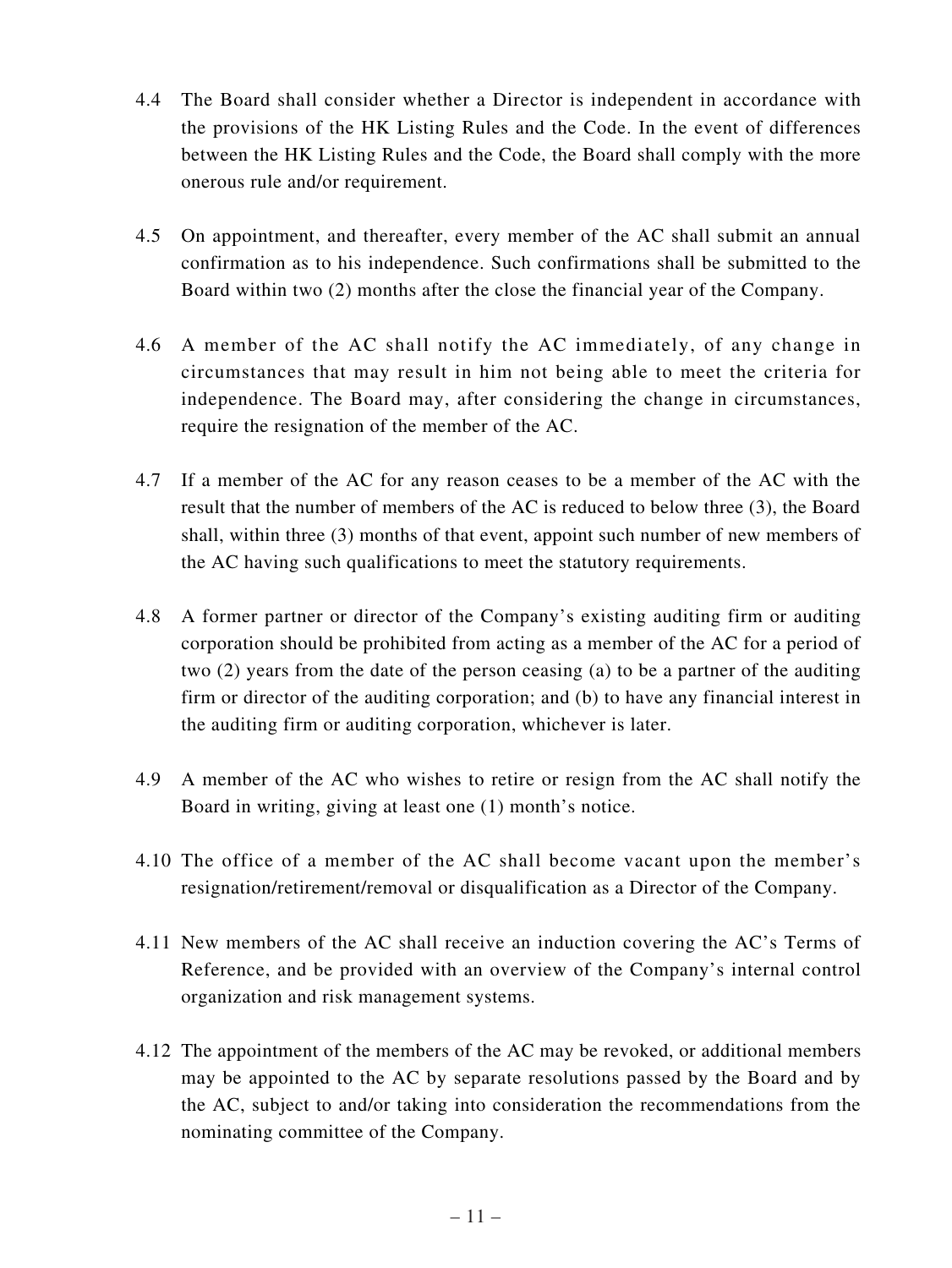### **5. ADMINISTRATION**

#### **5.1 Meetings**

- (i) The meetings of the AC may be conducted by means of telephone conferencing or other methods of simultaneous communication by electronic or telegraphic moans whereby all persons participating in the meeting can hear each other and participation in a meeting in this manner shall be deemed to constitute presence in person at such meeting provided that all decisions made are confirmed in writing by all members of the AC who participated in the said telecommunication discussion.
- (ii) The meetings of the AC shall be held at least two times a year. Special meetings may be called, when necessary, by any member of the AC, the internal auditors or the external auditor. These meeting should be held:
	- (a) prior to the commencement of the annual external audit;
	- (b) prior to the Board's approval of the quarterly (if applicable), interim and full year results; and
	- (c) after the completion of the annual external audit and prior to the Board's approval of the final results.
- (iii) The AC shall meet: (a) with the external auditors to discuss, including but not limited to, matters relating to audit fees, any issues arising from the audit and any other matters the external auditors may wish to raise; and (b) with the internal auditors, in each case without the presence of management, at least annually.
- (iv) The AC shall have full discretion with regard to the calling of the meetings and the proceedings thereat and may invite any Director, representatives of internal auditors, representative of external auditor or management to their meetings.
- (v) The external auditors or the head of internal audit may request a meeting if they consider that a meeting is necessary.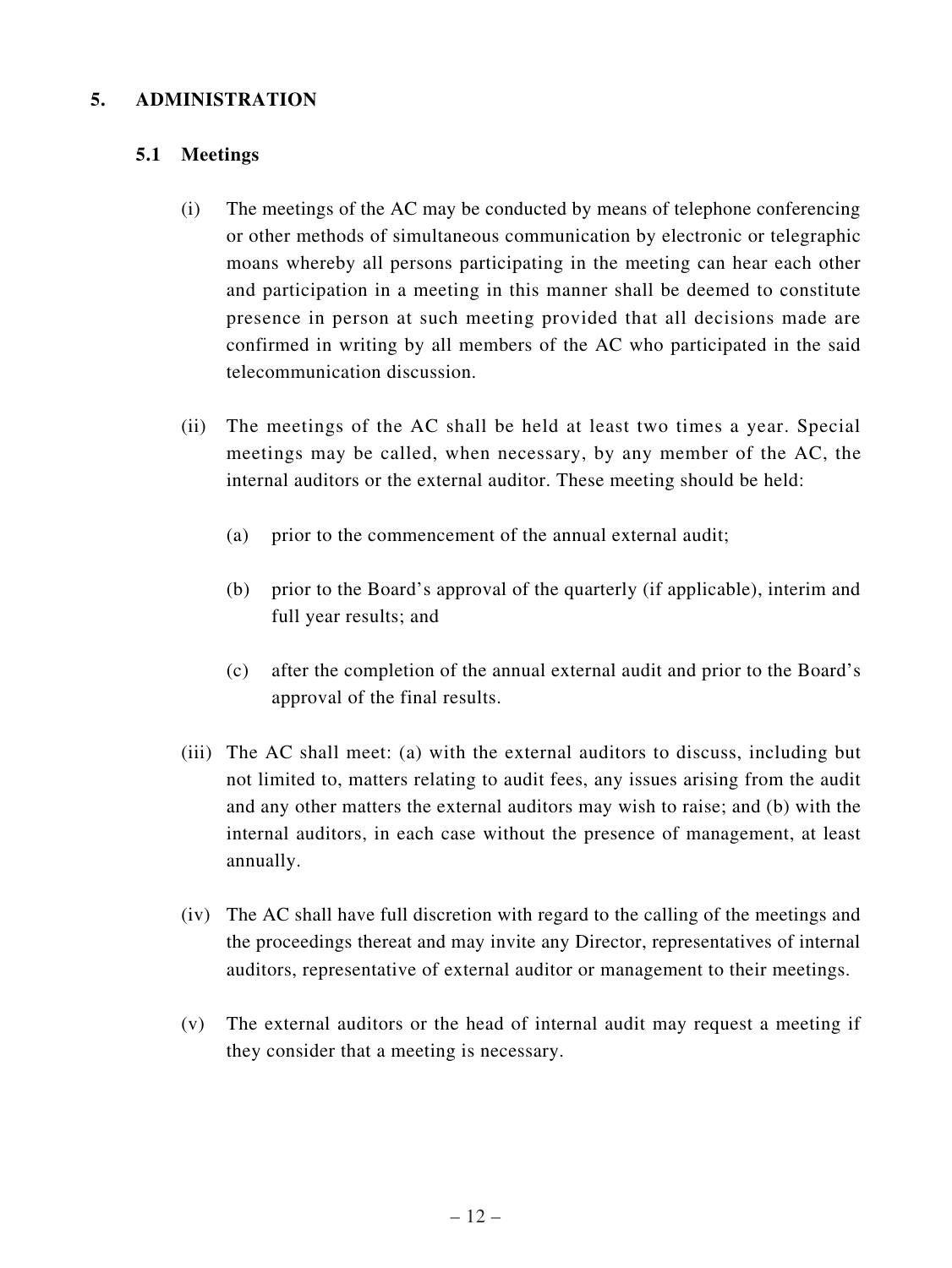- (vi) Except as otherwise provided in these Terms of Reference, meetings should be attended by:
	- (a) financial director/chief financial officer/finance manager/financial controller (where applicable) of the Company;
	- (b) head of internal audit; and
	- (c) representative of external auditors.
- (vii) The AC Chairman shall chair all meetings. If at any meeting the AC Chairman is not present within ten (10) minutes after the time appointed for holding the meeting, the members present may choose one of the other independent members to be chairman of the meeting.
- (viii) The secretary of the Company, failing whom his/her representative, shall attend all AC meetings and minute the proceedings thereof including providing an attendance record of individual members present at all meeting.
- (ix) Draft and final versions of the minutes shall be confirmed by the chairman of the meeting and circulated to all members of the AC for their comment and records, within a reasonable time after the meeting. The minutes are to be signed by the chairman of the meeting or by the chairman of the next succeeding meeting.
- (x) If the AC Chairman so decides, the minutes shall be circulated to other members of the Board. Any Director may, provided that there is no conflict of interest and with the agreement of the chairman, obtain copies of minutes of the AC meetings.

#### **5.2 Notice**

The notice of each meeting of the AC, confirming the venue, time and date and enclosing an agenda of items to be discussed, shall other than under exceptional circumstances be forwarded to each member of the AC not fewer than three (3) working days prior to the date of the meeting. The members of the AC may, however, consent to shorter notice whereupon the requisite period shall be waived.

#### **5.3 Quorum**

The quorum shall be two (2) members.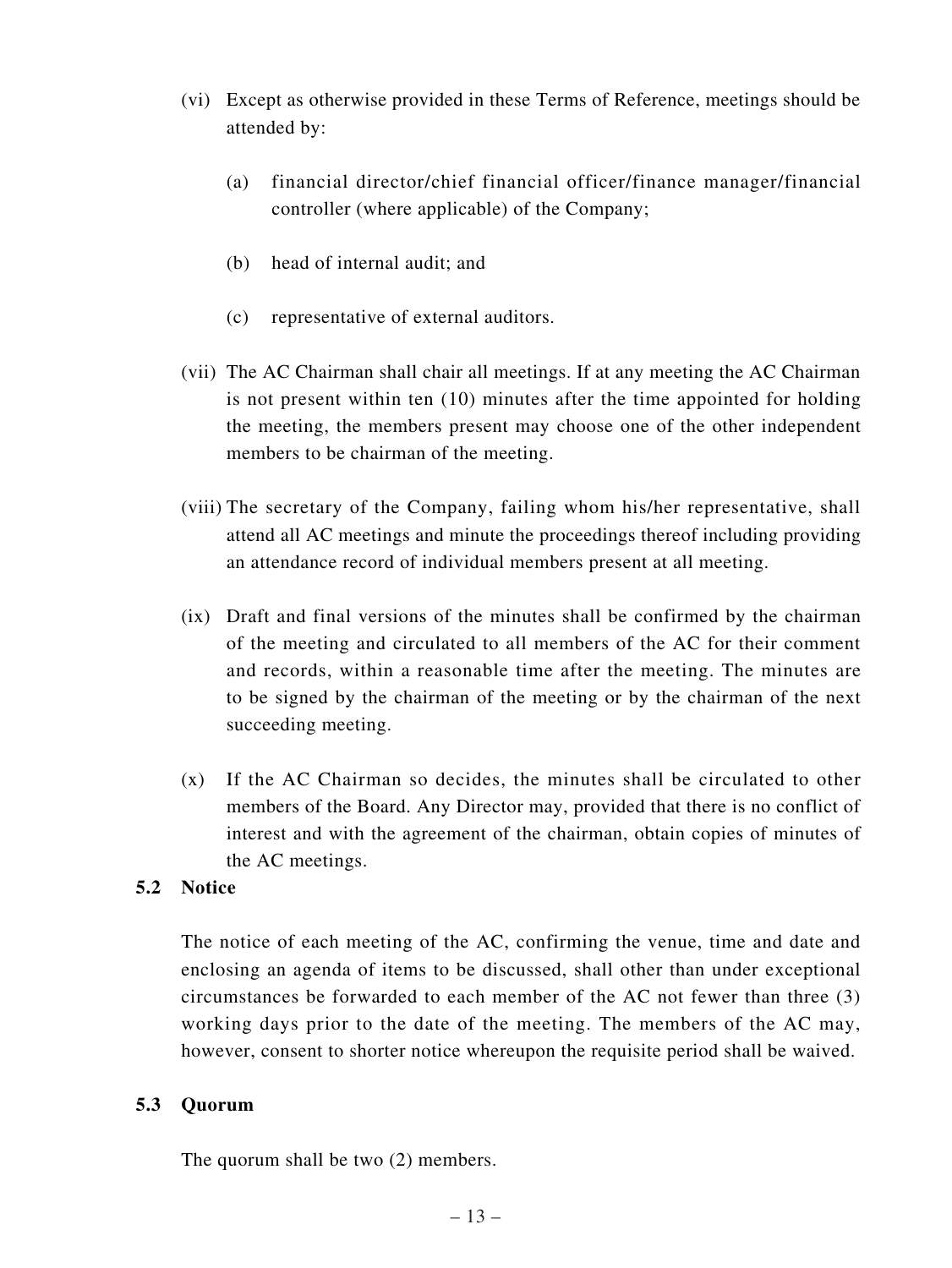### **5.4 Voting**

Each member present shall have one vote. All resolutions passed in the meeting shall be by majority votes. If the votes for and against a resolution are equal, the chairman of the meeting shall have a casting vote.

Any member who has an interest in any matters being reviewed or considered by the AC shall abstain from voting on that matter.

#### **5.5 Written resolutions**

A resolution in writing signed by all the members of the AC shall be as valid and effectual as if it had been passed at a meeting of the AC duly convened and held. Any such resolution may consist of several documents in like form, each signed by one or more members. The expressions "in writing" and signed include approvals by facsimile, telex, cable or telegram.

#### **5.6 Reporting**

- (i) The Company must describe in its annual report its corporate governance practices with specific reference to the principles and the provisions of the Code. The Company must comply with the principles of the Code. Where the Company's practices vary from any provisions of the Code, it must explicitly state, in its annual report, the provision from which it has varied, explain the reason for variation, and explain how the practices it had adopted are consistent with the intent of the relevant principle.
- (ii) The AC Chairman shall report, from time to time, on the proceedings of the AC to the Board by way of submission of minutes of the AC meetings or by such other mode as the AC Chairman shall in his discretion deems fit.
- (iii) The AC shall report regularly to the Board on the exercise of its duties, and on the outcome of its reviews and discussions with the external auditor and the internal auditors and their findings on any suspected fraud or irregularity, or suspected infringement of any Singapore or Hong Kong law, rules and regulations, which has or is likely to have material impact on the operating results or financial position of the Company, as well as identifying those matters which it considers require action or improvement, and making recommendations as to the step to be taken.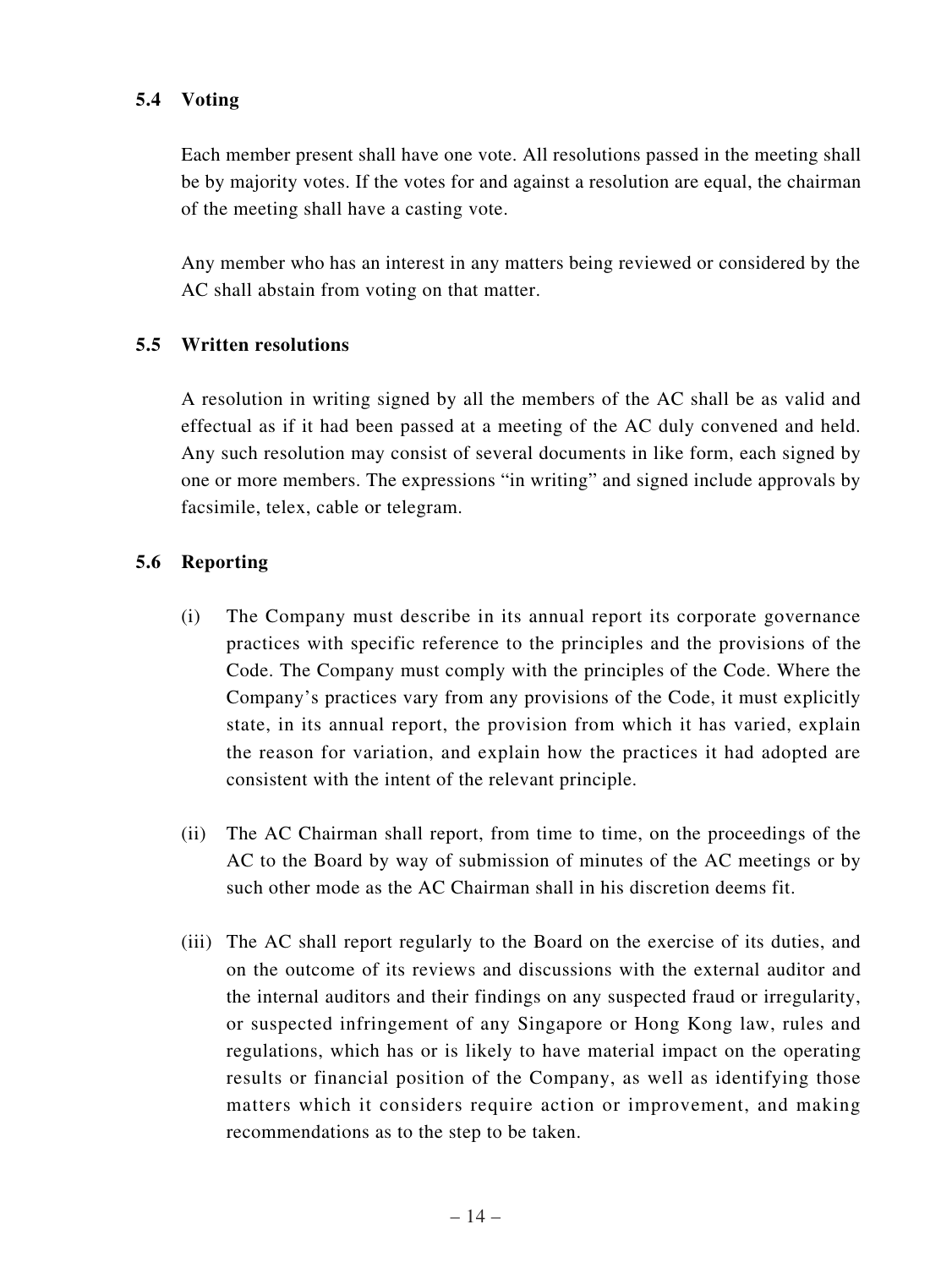- (iv) The AC shall, after each AC meeting, send the Board a report on its findings and recommendations.
- (v) To include a report on how the AC met its responsibilities in its review of the quarterly (if applicable), half-yearly and annual results and unless expressly addressed by a separate risk committee, or the Board itself, its review of the risk management and internal control systems, the Company's internal audit function and whether such internal audit function is independent, effective and adequately resourced, and its other duties under the HK CGC and the Singapore Listing Manual in the Company's corporate governance report in the annual report.
- (vi) The Board shall ensure that the following (and such other information as may be required by the HK CGC and the Code from time to time) are disclosed in the Company's annual report and in the corporate governance report:
	- (a) the name of the members of the AC and the key Terms of Reference of the AC explaining its role and authority delegated, summary of all the AC activities;
	- (b) the aggregate amount of fees paid to external auditor for the financial year, the breakdown of fees paid in audit and non-audit;
	- (c) the summary of AC activities conducted during the year;
	- (d) the number of AC meetings held in that year;
	- (e) the attendance of each of the members of the AC at such meetings;
	- (f) measures taken by the members of the AC to keep abreast of changes to accounting standards and issues which have a direct impact on financial statements;
	- (g) whistleblowing policy and procedures for raising such concerns; and
	- (h) an opinion of the Board, concurrence with the AC, on the adequacy and effectiveness internal controls addressing financial, operational, compliance and information technology risks together with informed assessment and procedures carried out by the AC and the Board.